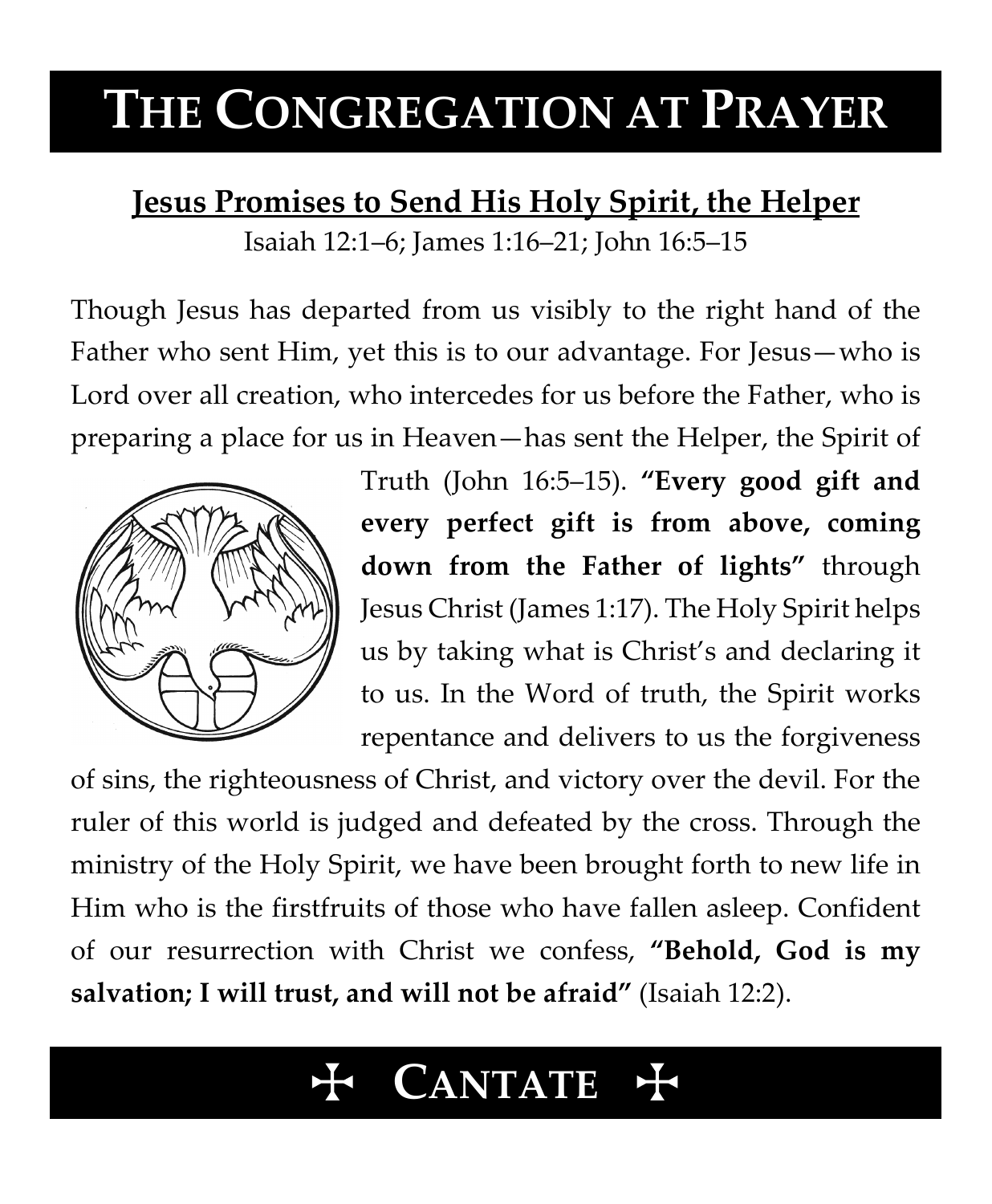#### **INVOCATION** (*make the sign of the holy cross and say*)

In the Name of the Father and of the  $\pm$  Son and of the Holy Spirit.

### **THE APOSTLES CREED**

I believe in God the Father Almighty, Maker of Heaven and earth. And in Jesus Christ, His only Son, our Lord, who was conceived by the Holy Spirit, born of the Virgin Mary, suffered under Pontius Pilate, was crucified, died, and was buried. He descended into hell. The third day He rose again from the dead. He ascended into Heaven and is seated at the right hand of God the Father Almighty. From thence He will come to judge the living and the dead. I believe in the Holy Spirit, the Holy Christian Church, the communion of saints, the forgiveness of sins, the resurrection of the body, and the  $\pm$  life everlasting.

**PSALMODY** *(sing or read out loud each day)*

Psalm 66

# **LEARN BY HEART LUTHER'S SMALL CATECHISM**: The Lord's Prayer

*The Fourth Petition* **Give us this day our daily bread.**

*What does this mean?*

**God certainly gives daily bread to everyone without our prayers, even to all evil people, but we pray in this petition that God would lead us to realize this and to receive our daily bread with thanksgiving.**

| Sunday:    | Proverbs 15-16 | Deuteronomy 20          | Amos 4     | <b>Matthew 2:13-23</b> |
|------------|----------------|-------------------------|------------|------------------------|
| Monday:    | Proverbs 17-18 | Deuteronomy 21:1-22:12  | Amos 5     | Matthew 3              |
| Tuesday:   | Proverbs 19-20 | Deuteronomy 22:13-30    | Amos 6     | Matthew 4:1-11         |
| Wednesday: | Proverbs 21-22 | Deuteronomy 23:1-14     | Amos $7-8$ | Matthew 4:12-25        |
| Thursday:  | Proverbs 23-24 | Deuteronomy 23:15-25:19 | Amos 9     | Matthew 5:1-16         |
| Friday:    | Proverbs 25-26 | Deuteronomy 26          | Micah 1-2  | Matthew 5:17-48        |
| Saturday:  | Proverbs 27-28 | Deuteronomy 27          | Micah 3    | Matthew $6:1-18$       |

## **DAILY READINGS**

**HYMN OF THE WEEK** *Dear Christians, One and All, Rejoice* LSB 556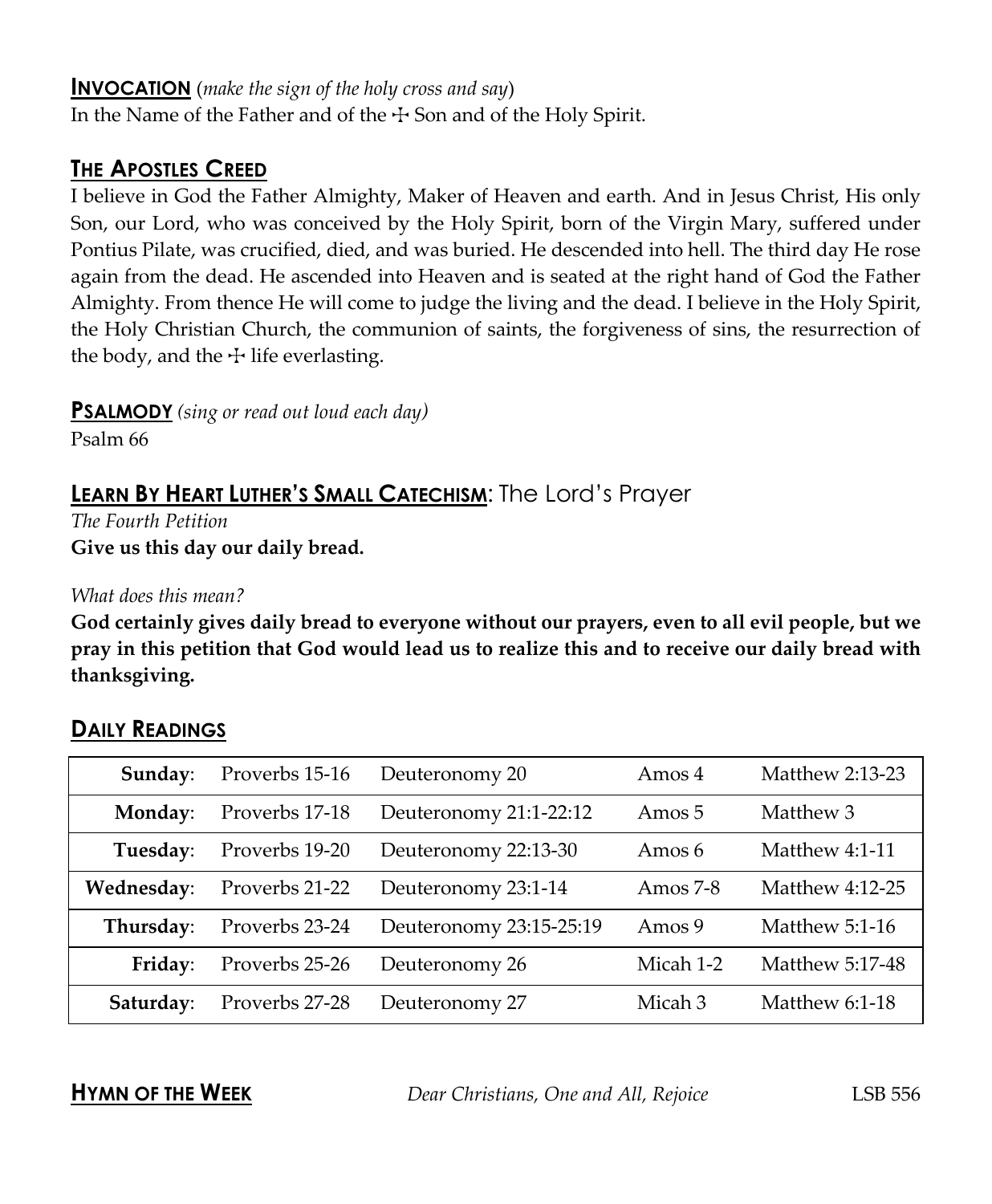### **PRAYERS**

*The following suggestions are offered as an aid in developing the habit of praying for ourselves and others each week:*

**Sunday**: For the joy of the resurrection among us; for the fruit of faith nourished by Word and Sacrament.

**Monday**: For faith to live in the promise of Holy Baptism; for one's calling and daily work; for the unemployed; for the salvation and well-being of our neighbors; for schools, colleges, and seminaries; for good government and for peace.

**Tuesday**: For deliverance against temptation and evil; for the addicted and despairing, the tortured and oppressed; for those struggling with sin.

**Wednesday**: For marriage and family, that husbands and wives, parents and children live in ordered harmony according to God's Word; for parents who must raise children alone; for our communities and neighborhoods.

**Thursday**: For the Church and her pastors; for deacons, teachers, and other church workers; for missionaries and for all who serve the Church; for fruitful and salutary use of the blessed Sacrament of Christ's body and blood.

**Friday**: For faithful preaching of the holy cross of our Lord Jesus Christ; for the spread of His knowledge throughout the whole world; for the persecuted and oppressed; for the sick and dying.

**Saturday**: For faithfulness to the end; for the renewal of those who are withering in the faith or have fallen away; for receptive hearts and minds to God's Word on the Lord's Day; for pastors as they prepare to administer and for people as they prepare to receive Christ's holy gifts.

O God, You make the minds of Your faithful to be of one will. Grant that we may love what You have commanded and desire what You promise, that among the many changes of this world our hearts may be fixed where true joys are found; through Jesus Christ, Your Son, our Lord, who lives and reigns with You and the Holy Spirit, one God, now and forever.

O Lord, look down from Heaven. Behold, visit, and relieve Your servants who stand in need of our prayers: **[insert the names of family members, friends, church members, government officials, those in need, etc.]** Look upon them with the eyes of Your mercy. Grant them comfort and sure confidence in You. Defend them from all danger, and keep them in perpetual peace and safety, through Jesus Christ, our Lord.